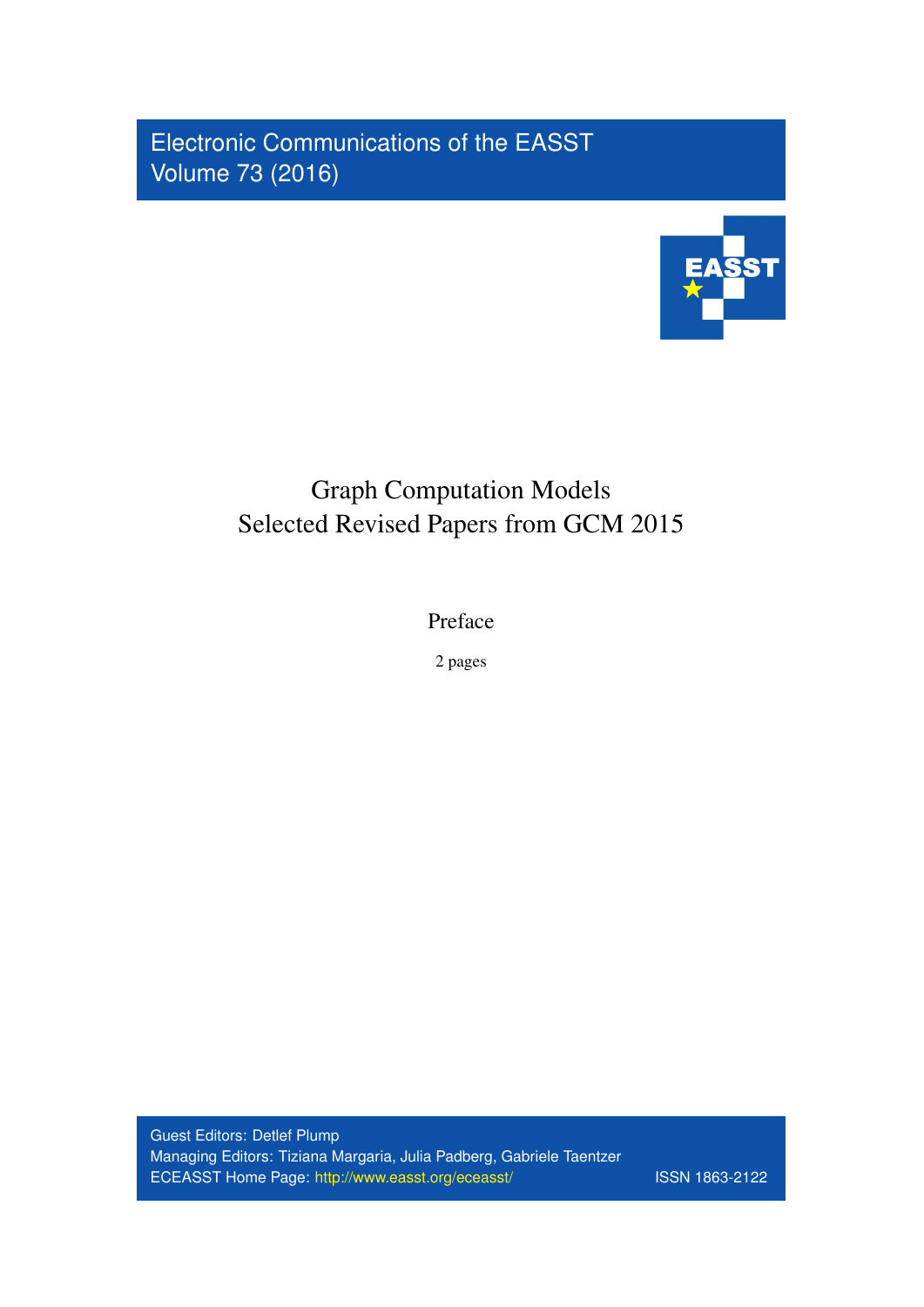

## Preface

The Sixth International Workshop on Graph Computation Models (GCM 2015) took place in L'Aquila, Italy, on 20 July 2015, as part of STAF 2015 (Software Technologies: Applications and Foundations). This volume of the Electronic Communications of the EASST contains six revised and extended articles which have been selected from the proceedings of GCM 2015. In addition, there is an invited paper by Anthony Anjorin, Erhan Leblebici and Andy Schürr. All submitted contributions were carefully reviewed by the GCM Programme Committee and additional reviewers. The topics of the papers include triple graph grammars, applications of graph transformation to parsing and policy modelling, parallel execution models of graph transformation, the theoretical foundations of graph transformation with attributes, and the verification of graph programs.

I would like to thank the authors for revising and extending their workshop papers, and the reviewers for their contribution in ensuring the high quality of this volume. Thanks are also due to Gabi Taentzer and the ECEASST staff for their help in preparing this volume.

York, United Kingdom Detlef Plump March 2016 Guest Editor Guest Editor Guest Editor Guest Editor Guest Editor Guest Editor Guest Editor Guest Editor Guest Editor Guest Editor Guest Editor Guest Editor Guest Editor Guest Editor Guest Editor Guest Editor Gue